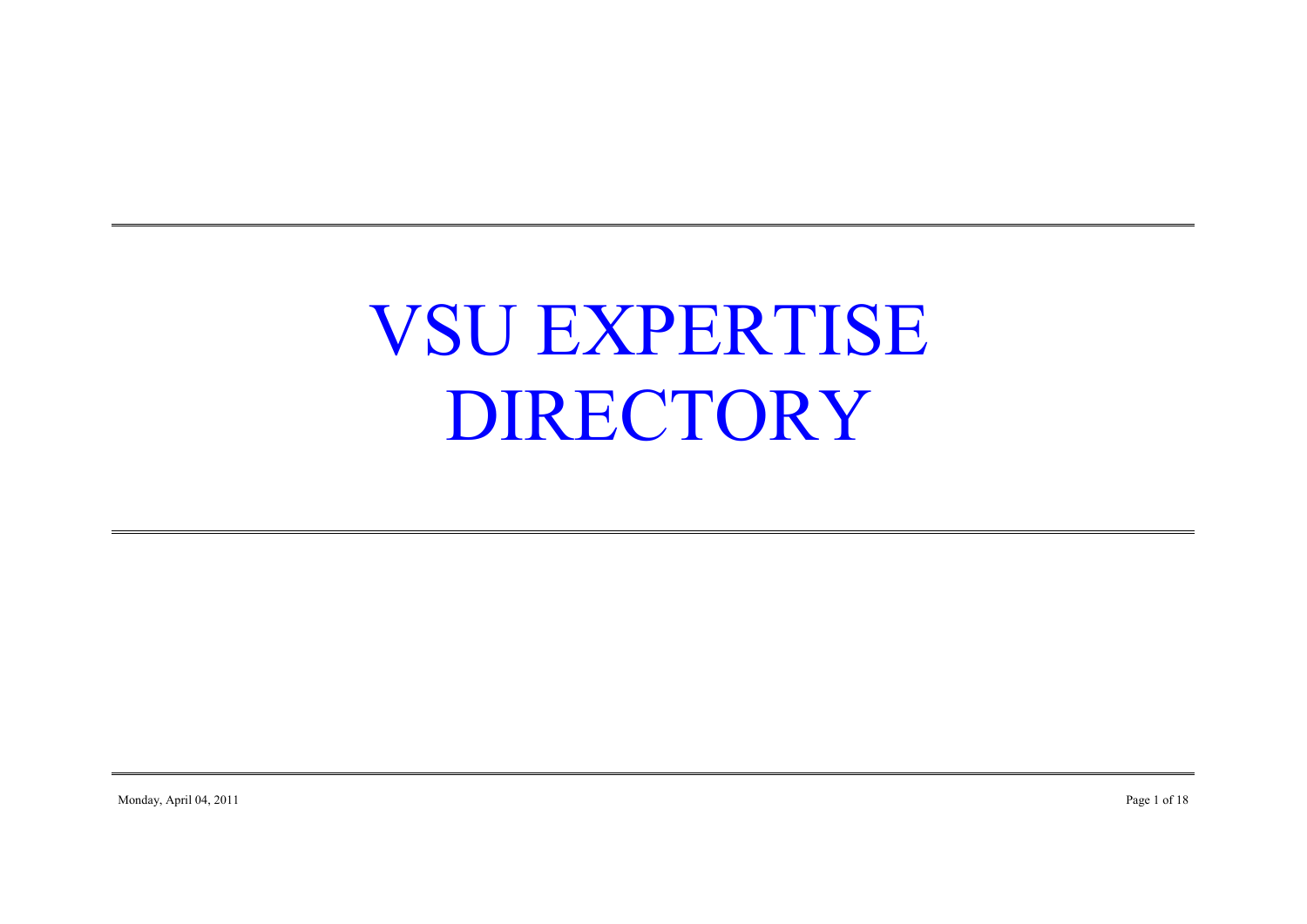| Faculty           | <b>Profile Address</b>                     | <b>Research Interest</b>                                                                                                                                                                                                                                                                                                                                                                                                                                                                                                                                                                                                              |
|-------------------|--------------------------------------------|---------------------------------------------------------------------------------------------------------------------------------------------------------------------------------------------------------------------------------------------------------------------------------------------------------------------------------------------------------------------------------------------------------------------------------------------------------------------------------------------------------------------------------------------------------------------------------------------------------------------------------------|
| Bhardwaj, Harbans | http://myprofile.cos.com/hbhardwj          | • Elucidation of genetic and environmental control of phenotypic expression<br>of agronomic, quality, and physiological traits of crop plants.<br>• Development of new crops for production of food, feed, and industrial<br>products.<br>• Genetic improvement of crop plants to increase yield, quality, and other<br>traits.                                                                                                                                                                                                                                                                                                       |
| Corley, Michelle  | http://myprofile.cos.com/mcorley           | • Avian Immunology and Disease.<br>• Impact of environmental insults (diet, genetics, lifestyle, toxins) on<br>mechanisms of cellular signaling and function.<br>• Investigation of the genes implicated in human dilated cardiomyopathy and<br>atherosclerosis.<br>• Molecular studies on parasite control in small ruminants.                                                                                                                                                                                                                                                                                                       |
| Hairston, Jewel   | http://myprofile.cos.com/jhairston@ysu.edu | • Manage and lead extension, research and academic programs within the<br>School of Agriculture.<br>• Extension education and technical assistance programs for limited-resource<br>and underserved families, farmers, youth, and communities throughout the state<br>of Virginia.<br>• History & Philosophy of Career and Technical Education.<br>• Partnerships with local school systems, local state, and federal agencies,<br>organizations, and diverse stakeholders to address clientele needs across the<br>state of Virginia.<br>• Produce measurable changes in the civil rights practices and documentation<br>strategies. |
| Hankins, Anthony  | http://myprofile.cos.com/ahankins          | • Specialty crops and livestock products.<br>• Organic agriculture production systems.<br>• Non-timber forest products.<br>• Commercial production of mushrooms.<br>• Commercial production of fresh cut flowers.<br>• Commercial production of American ginseng.<br>• Agriculture tourism.                                                                                                                                                                                                                                                                                                                                           |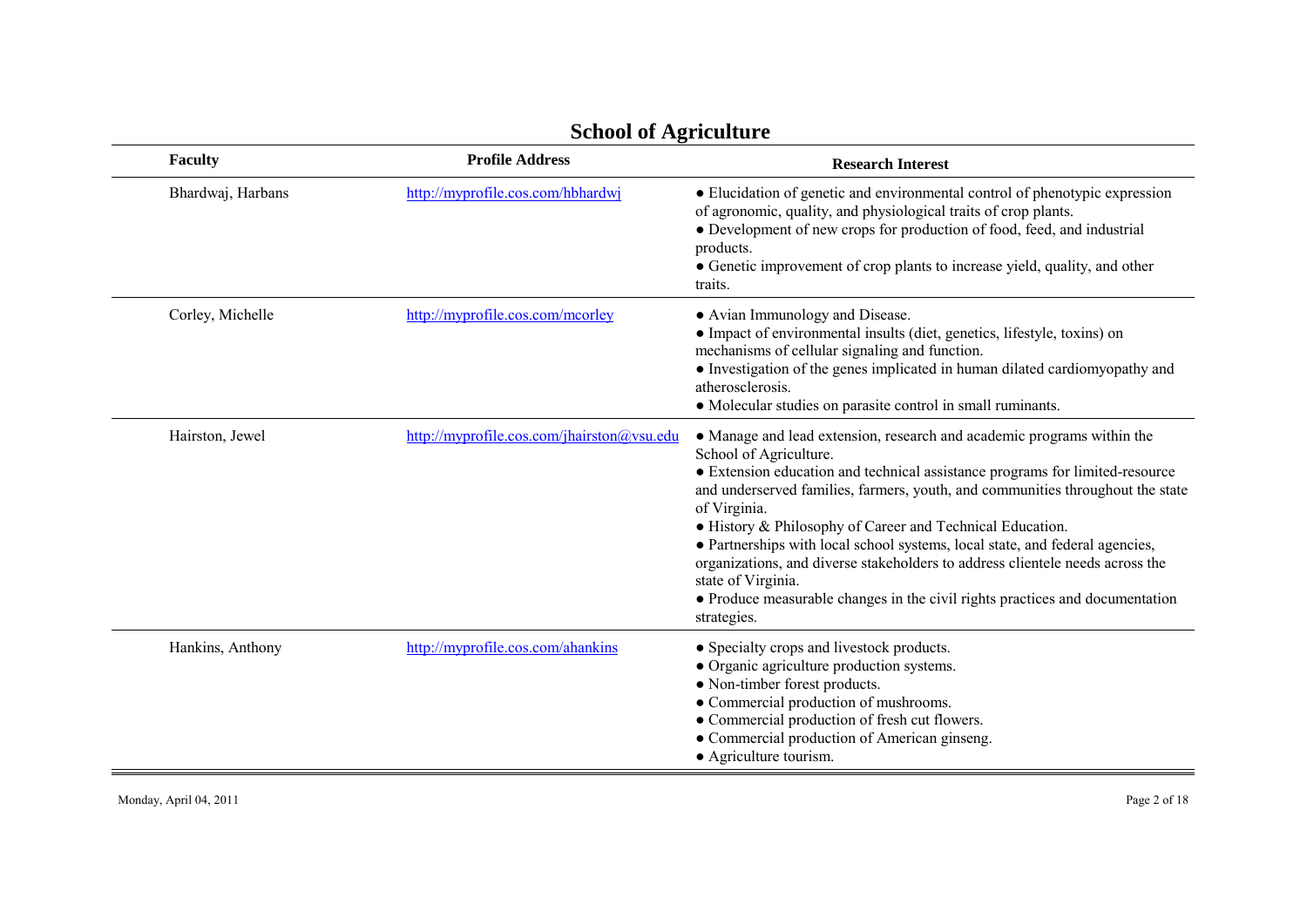| Faculty              | <b>Profile Address</b>               | <b>Research Interest</b>                                                                                                                                                                                                                                                                                                              |
|----------------------|--------------------------------------|---------------------------------------------------------------------------------------------------------------------------------------------------------------------------------------------------------------------------------------------------------------------------------------------------------------------------------------|
| Inserra, Paula       | http://myprofile.cos.com/pinserra    | • Nutrition and Cancer Prevention.<br>• Obesity Prevention and Treatment.<br>• Nutrition and Public Health Issues.<br>· Dietetics Education and Program Planning.                                                                                                                                                                     |
| Kramer, Mark         | http://myprofile.cos.com/kraemer3    | • Integrated Pest Control.                                                                                                                                                                                                                                                                                                            |
| Landesman, Louis     | http://myprofile.cos.com/rashidas    | • Planning a project to raise ornamental aquatic plants in tobacco transplant<br>greenhouses.<br>• Raising algae for biofuel.<br>• The use of duckweed to treat agricultural and domestic wastewater.<br>• Floating aquatic plants like Lemna, Spriodela, Wolffia and Azolla for<br>phytoremediation of contaminated effluent waters. |
| Mersie, Wondi        | http://myprofile.cos.com/wondimersie | • Development of best management practices that protect water resources from<br>agricultural chemicals in runoff.<br>• Determination of the fate of pesticides in the environment.<br>• Control of invasive plant species.                                                                                                            |
| Mullins, Christopher | http://myprofile.cos.com/cmullins1   | • Protected culture of horticulture crops<br>• Greenhouse vegetable production<br>• High tunnel production of crops<br>• Irrigation for vegetables<br>• Plasticulture systems for vegetable production<br>• Edamame production                                                                                                        |
| Nartea, Theresa      | http://myprofile.cos.com/tnartea     | • Direct Farm Marketing.<br>• Web Based Marketing.<br>• Sustainable Small Business & Marketing Strategies.<br>• Alternative, Niche, Value Added Market Development.<br>• Farmers Market Development.<br>• Workplace Community Supported Agriculture.                                                                                  |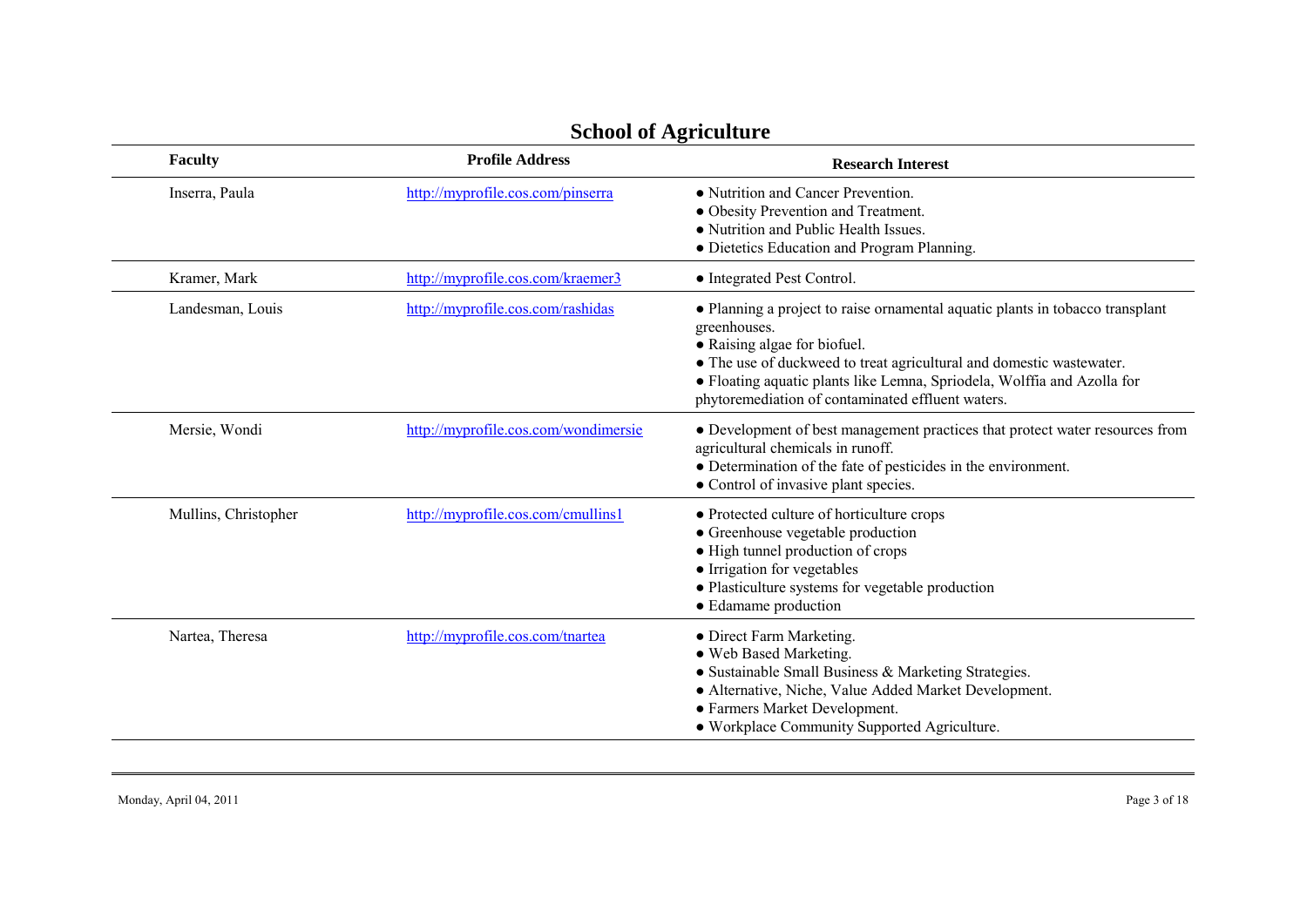| <b>Faculty</b>          | <b>Profile Address</b>              | <b>Research Interest</b>                                                                                                                                                                                                                                                                                                                                                     |
|-------------------------|-------------------------------------|------------------------------------------------------------------------------------------------------------------------------------------------------------------------------------------------------------------------------------------------------------------------------------------------------------------------------------------------------------------------------|
| Odeh, Oluwarotimi       | http://myprofile.cos.com/oodeh      | • Agricultural Finance.<br>• Food Safety.<br>• Obesity.<br>• Agribusiness.<br>• Agricultural Production Economics.<br>• Natural Resources.                                                                                                                                                                                                                                   |
| Pao, Steven             | http://myprofile.cos.com/stevenpao  | • Food safety and sanitation.<br>• Antimicrobial sanitizers and cleaners.<br>• Fruit and vegetable processing.<br>• Microbial detection and intervention.<br>• Hazard Analysis and Critical Control Points (HACCP) system and<br>verification.<br>• Overseas experience with emphasis on food safety and quality management.                                                 |
| Parry, John             | http://myprofile.cos.com/JohnWParry | • Novel value-added agricultural products for nutraceutical products or<br>beneficial health effects.<br>• Novel food products containing vitamins, essential fatty acids, antioxidants,<br>and other phytochemicals, and properties such as anti-diabetic effects,<br>antiproliferation of cancer cells, cyclooygenase II enzyme inhibition, and<br>antioxidant activities. |
| Ren, Shuxin             | http://myprofile.cos.com/sren       | • Plant telomere biology.<br>• Plant abiotic stress tolerance.<br>• Marker assisted selection and molecular breeding.                                                                                                                                                                                                                                                        |
| Thomas-Buchanan, Pamela | http://myprofile.cos.com/pampiBuch  | • Animal Science (Parasites, Nutrition).<br>• Food Safety.<br>• Veterinary Medicine.                                                                                                                                                                                                                                                                                         |
| Wildeus, Stephan        | http://myprofile.cos.com/wildeus    | • Genetic resource preservation for small ruminants.<br>• Sustainable production systems for hair sheep and meat goats.<br>• Assisted reproductive technologies for small ruminants.                                                                                                                                                                                         |

Monday, April 04, 2011 Page 4 of 18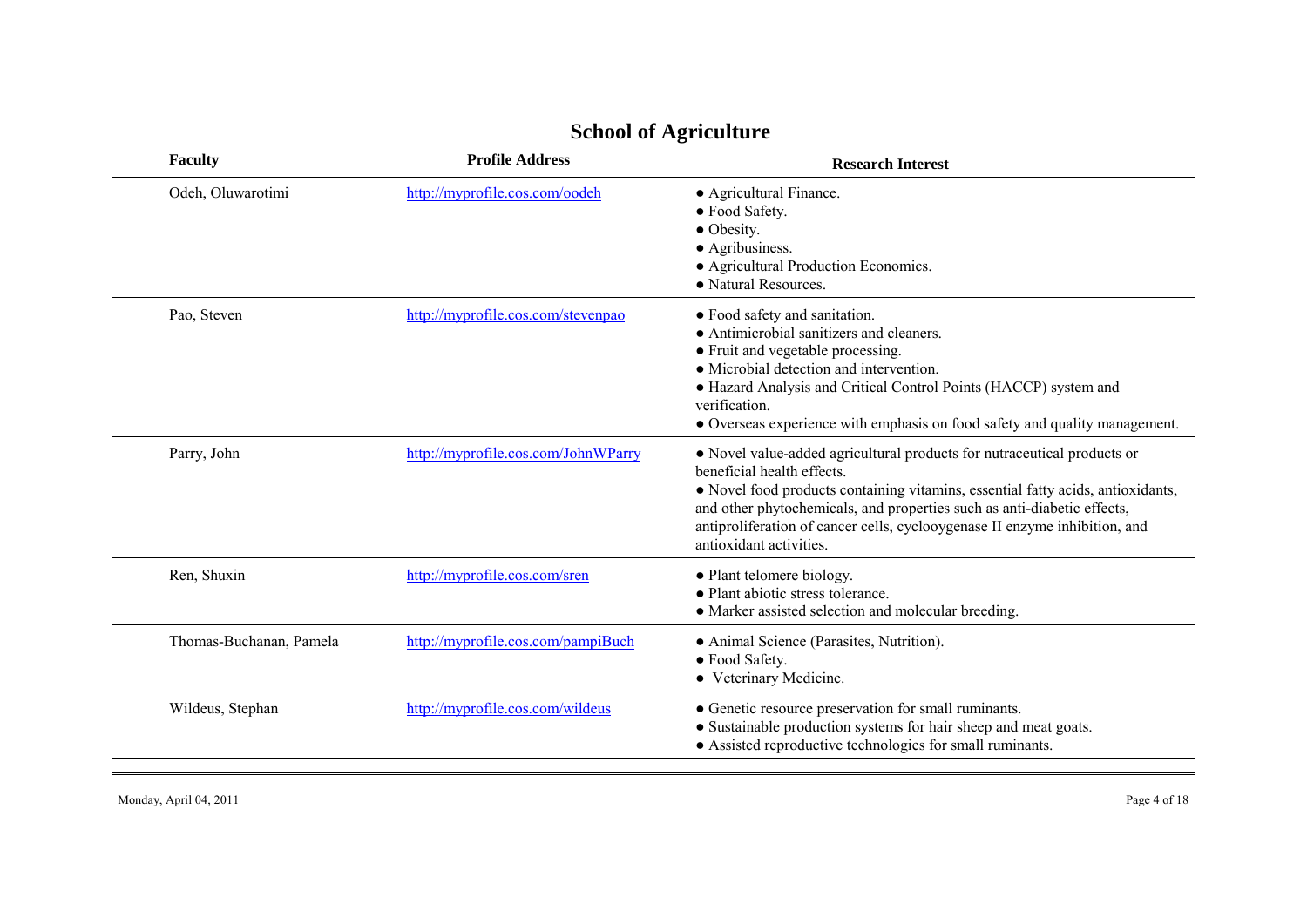| 50010010111 |                                  |                                                                                                                                                                                                                                                                                                                   |
|-------------|----------------------------------|-------------------------------------------------------------------------------------------------------------------------------------------------------------------------------------------------------------------------------------------------------------------------------------------------------------------|
| Faculty     | <b>Profile Address</b>           | <b>Research Interest</b>                                                                                                                                                                                                                                                                                          |
| Xu, Yixiang | http://myprofile.cos.com/yixiang | • Novel Food Processing Technology to Improve Food Quality and Safety.<br>• Novel Food Packaging for Shell-life Extension of Fresh Produce and<br>Processed Products.<br>• Physical and Engineering Properties of Food and Biological Materials.<br>• Value-added Utilization of Food Industry Waste and Biomass. |
| Zhong, Yan  | http://myprofile.cos.com/vsu2008 | • Lodging and Tourism Management<br>• Curriculum, Education, Event Planning                                                                                                                                                                                                                                       |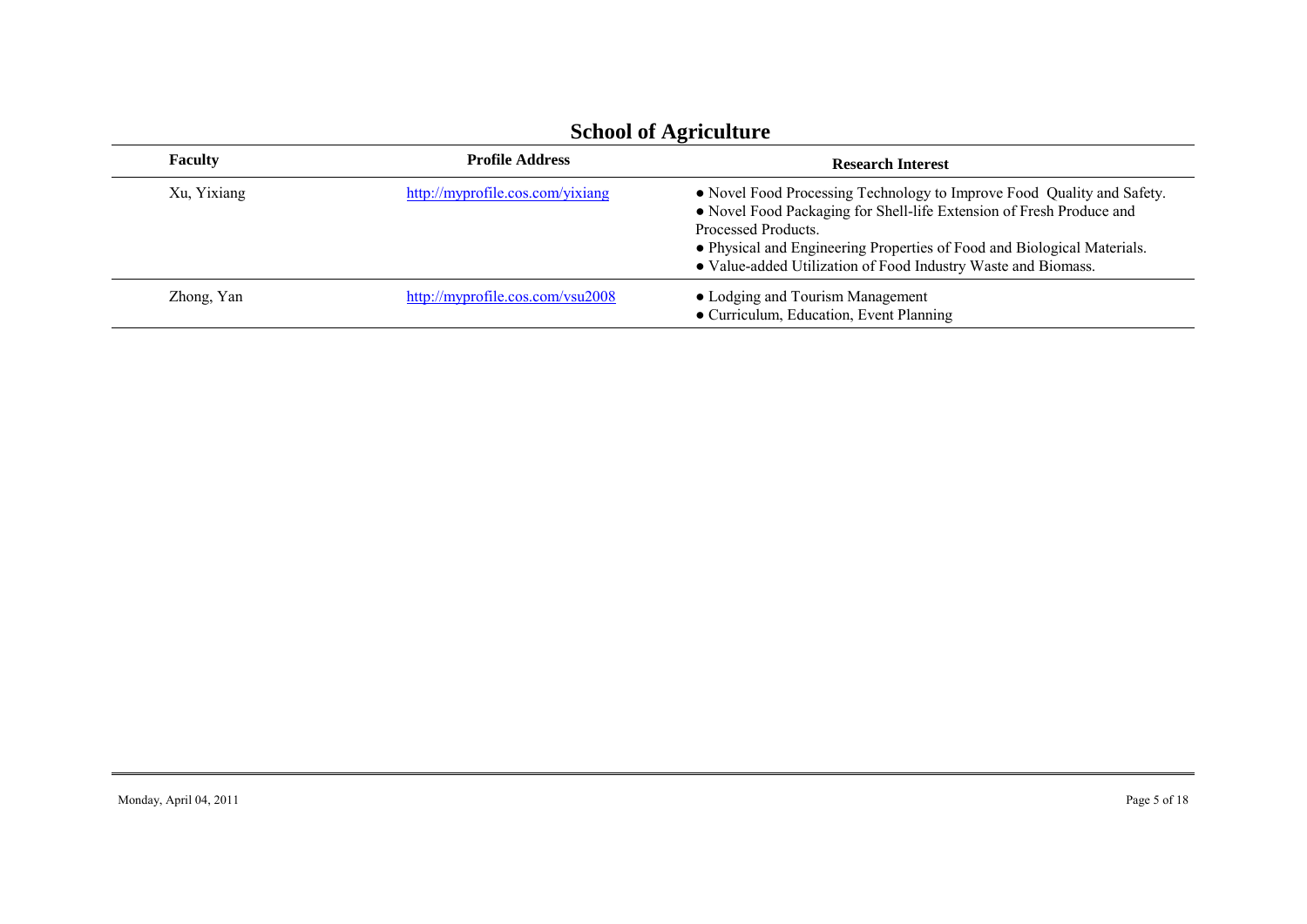| <b>Faculty</b>         | <b>Profile Address</b>                  | <b>Research Interest</b>                                                                                                                                                                    |
|------------------------|-----------------------------------------|---------------------------------------------------------------------------------------------------------------------------------------------------------------------------------------------|
| Akkaladevi, Somasheker | http://myprofile.cos.com/ssheker        | • Artificial Intelligence.<br>$\bullet$ Bio-Informatics<br>• Computer Networks.<br>• Computer Architecture.<br>• Algorithms.<br>· Parallel and Distributed Computing.                       |
| Hammond, Lynette       | http://myprofile.cos.com/lynettehammond | • Virginia Legislative and Regulatory Processes.<br>· Virginia Administrative Law.<br>• Economic Development.<br>• Economic Dislocation.                                                    |
| Xu, Yaquan             | http://myprofile.cos.com/yaquanxu       | • Electronic Commerce.<br>• Decision Support Systems.<br>• Optimization Models.<br>• Information Retrieval/Text Mining/Data Mining.<br>• Artificial Intelligent.<br>• Operation Management. |
| Yang, Seung            | http://myprofile.cos.com/seungsuyang    | • Computer Communication Network.<br>• Distributed Computing.<br>• Adaptive System.<br>· Multi-media Communication System.                                                                  |
| Yoo, Dong              | http://myprofile.cos.com/dongkyoonyoo   | • Knowledge Management.<br>• Knowledge Quality.<br>• Knowledge-sharing Climate.<br>• Functional Diversity.<br>• Virtual Teams.                                                              |
| Zhang, Jie             | http://myprofile.cos.com/jiezhang74     | • Business applications of information technology and operations management<br>techniques.<br>• Information security policy and end-user information security behaviors.                    |

#### **School of Business**

Monday, April 04, 2011 Page 6 of 18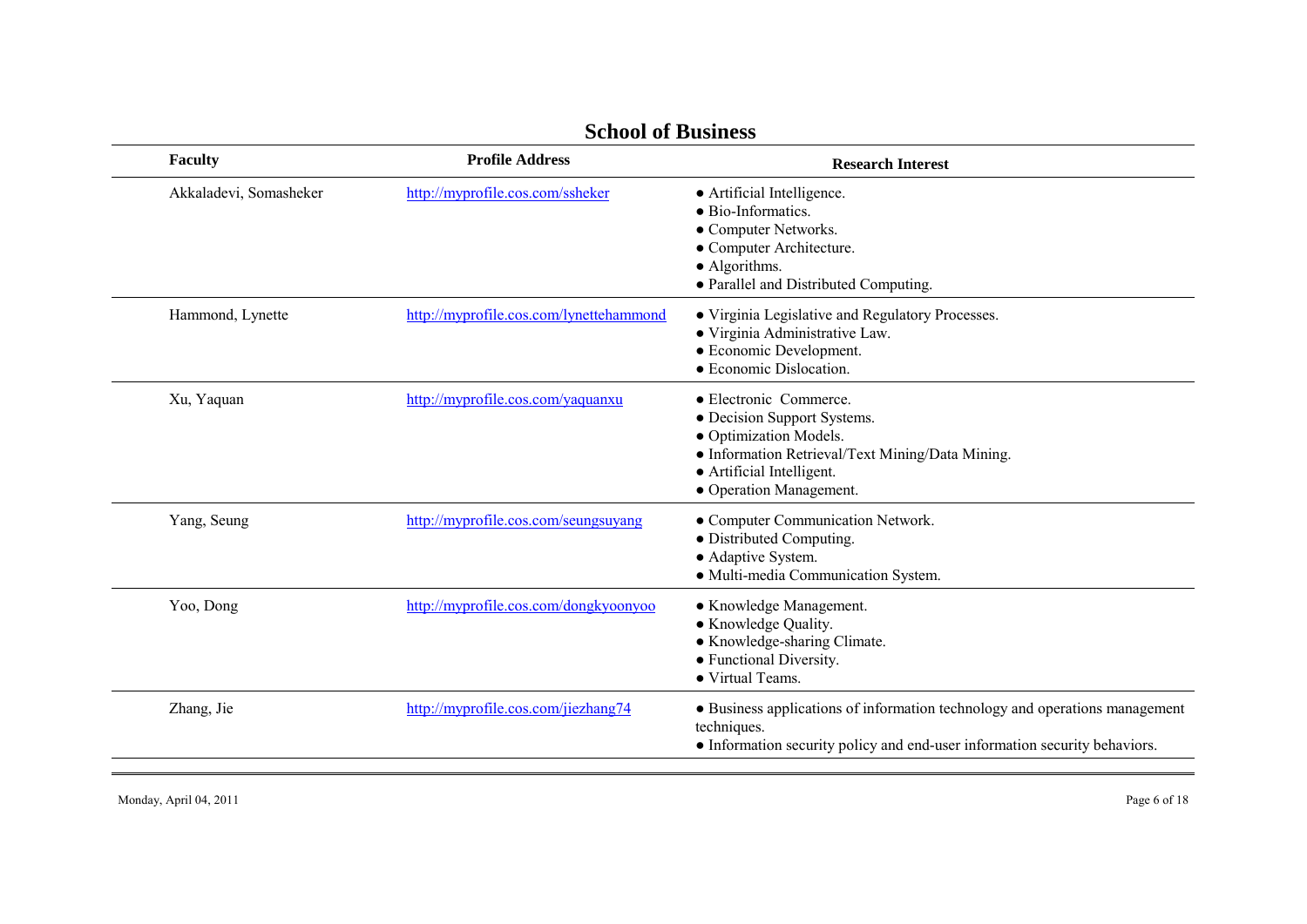| <b>Faculty</b>    | <b>Profile Address</b>             | <b>Research Interest</b>                                                                                                                                                                                                                                                                                                                                                                                                              |
|-------------------|------------------------------------|---------------------------------------------------------------------------------------------------------------------------------------------------------------------------------------------------------------------------------------------------------------------------------------------------------------------------------------------------------------------------------------------------------------------------------------|
| Adeyemi, Cheryl   | http://myprofile.cos.com/cadeyemi  | • Semiotic Chaining as a Tool for Instructional Practice.<br>• Preservice Teacher Programs.<br>• Developing Algebraic Thinking Among African Americans.<br>• Increasing Female Participation in Mathematics-related Careers.<br>• Reflecting on Strategies Children Use to Measure Perimeter and Length.<br>• The Effect of Graphing Calculators on Preservice Teachers' Attitude and<br>Achievement Regarding Mathematics Education. |
| Akbar, Shahzad    | http://myprofile.cos.com/sakbar    | • Semiconductors and nanotechnology.<br>• Device and circuit design and simulation.<br>• Sensors and instrumentation.<br>• Thermoelectric and solar energy devices.<br>• Silicon Carbide and Gallium Nitride.<br>• Materials and processing.                                                                                                                                                                                          |
| Ansari, Jahangir  | http://myprofile.cos.com/jahansari | • Structural Analysis.<br>• Finite Element Modeling and Analysis.                                                                                                                                                                                                                                                                                                                                                                     |
| Ansari, Ali       | http://myprofile.cos.com/aansari   | • Control Systems.<br>• Simulation and Modeling.                                                                                                                                                                                                                                                                                                                                                                                      |
| Brown-Cobb, Renia | http://myprofile.cos.com/REBCobb   | • Spirituality and Religiosity.<br>• Development.<br>• Assessment.<br>• School Psychology.                                                                                                                                                                                                                                                                                                                                            |
| Chen, Hui         | http://myprofile.cos.com/hui chen  | • Computational problems in Earth sciences<br>• Computer systems, networking, and security areas<br>· Design and analysis of wireless networks, sensor networks, caching for<br>wireless systems, operating systems and network security<br>• Applied computing                                                                                                                                                                       |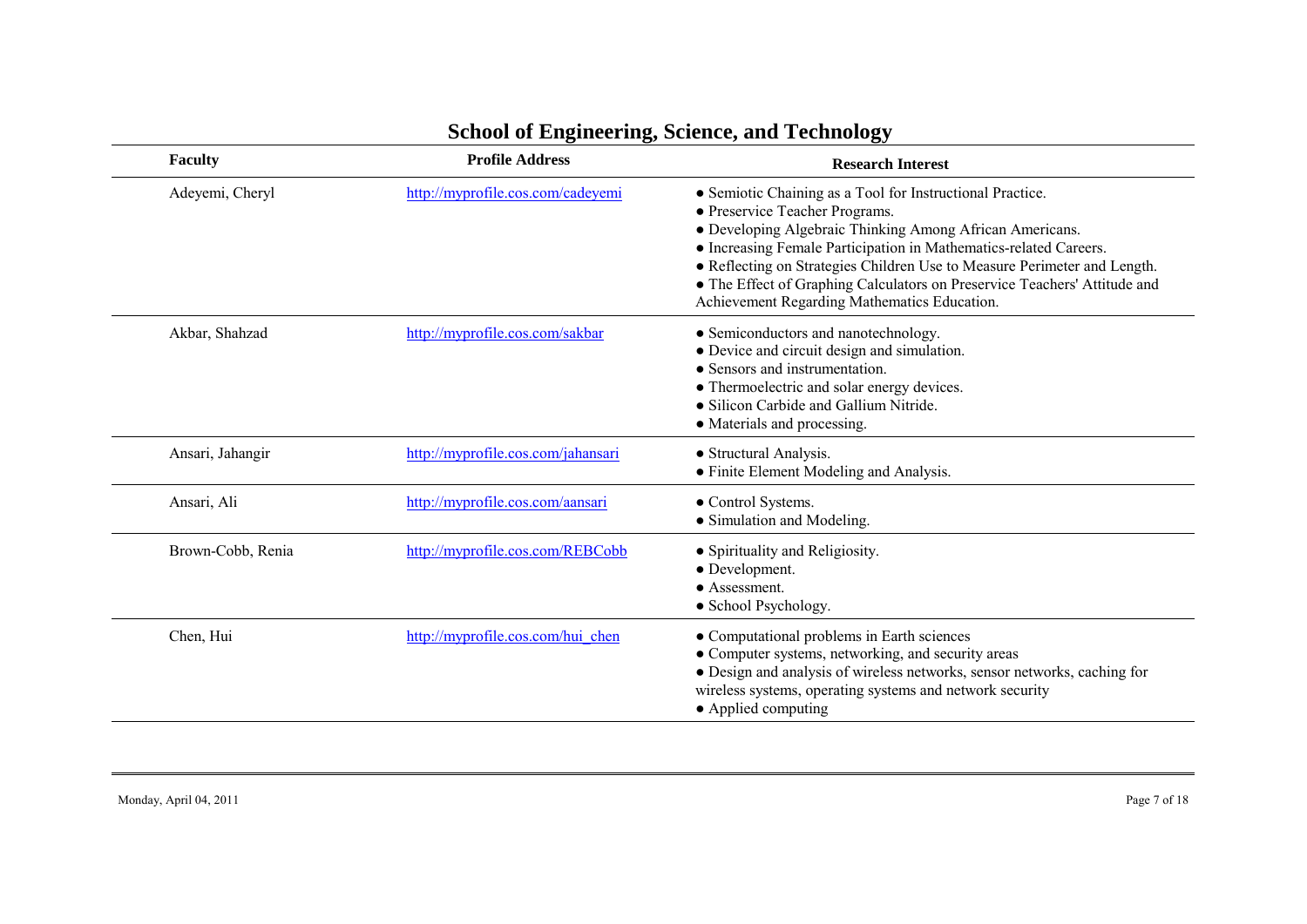| <b>Faculty</b>      | <b>Profile Address</b>              | <b>Research Interest</b>                                                                                                                                                                                                                                                   |
|---------------------|-------------------------------------|----------------------------------------------------------------------------------------------------------------------------------------------------------------------------------------------------------------------------------------------------------------------------|
| d'Orgeix, Christian | http://myprofile.cos.com/cdorgeix   | • Evolution and quantitative genetics.<br>· Behavioral ecology.<br>• Sexual selection and mating systems.<br>• Conservation biology.                                                                                                                                       |
| Etop, Florence      | http://myprofile.cos.com/fetop      | $\bullet$ Optics.<br>• Organic Thin Film.<br>• Organic Molecular Beam Epitaxy.<br>• Nonlinear optical properties of matter.<br>• Biomaterials.<br>• Opto-electronic materials.<br>$\bullet$ Photonics.<br>• Physics Education.                                             |
| Faison, Milton      | http://myprofile.cos.com/omarfaison | • Signals regulating and regulated by ER Ca2+ storage and release.<br>$\bullet$ Intracellular Ca2+ imaging.                                                                                                                                                                |
| Fife, John          | http://myprofile.cos.com/jefife     | • Resistance and Stigma and its impact on health related information.<br>• Spiritual and Religiosity and its impact on risky behaviors.<br>• HIV/AIDS prevention.<br>• Substance abuse prevention among minority youth.<br>• Global health.<br>• International psychology. |
| Greenberg, Byron    | http://myprofile.cos.com/copdoctor  | • Clinical Psychology.<br>• Police Psychology.<br>• Critical Stress.<br>• Forensic Psychology.<br>• Testing and Assessment.                                                                                                                                                |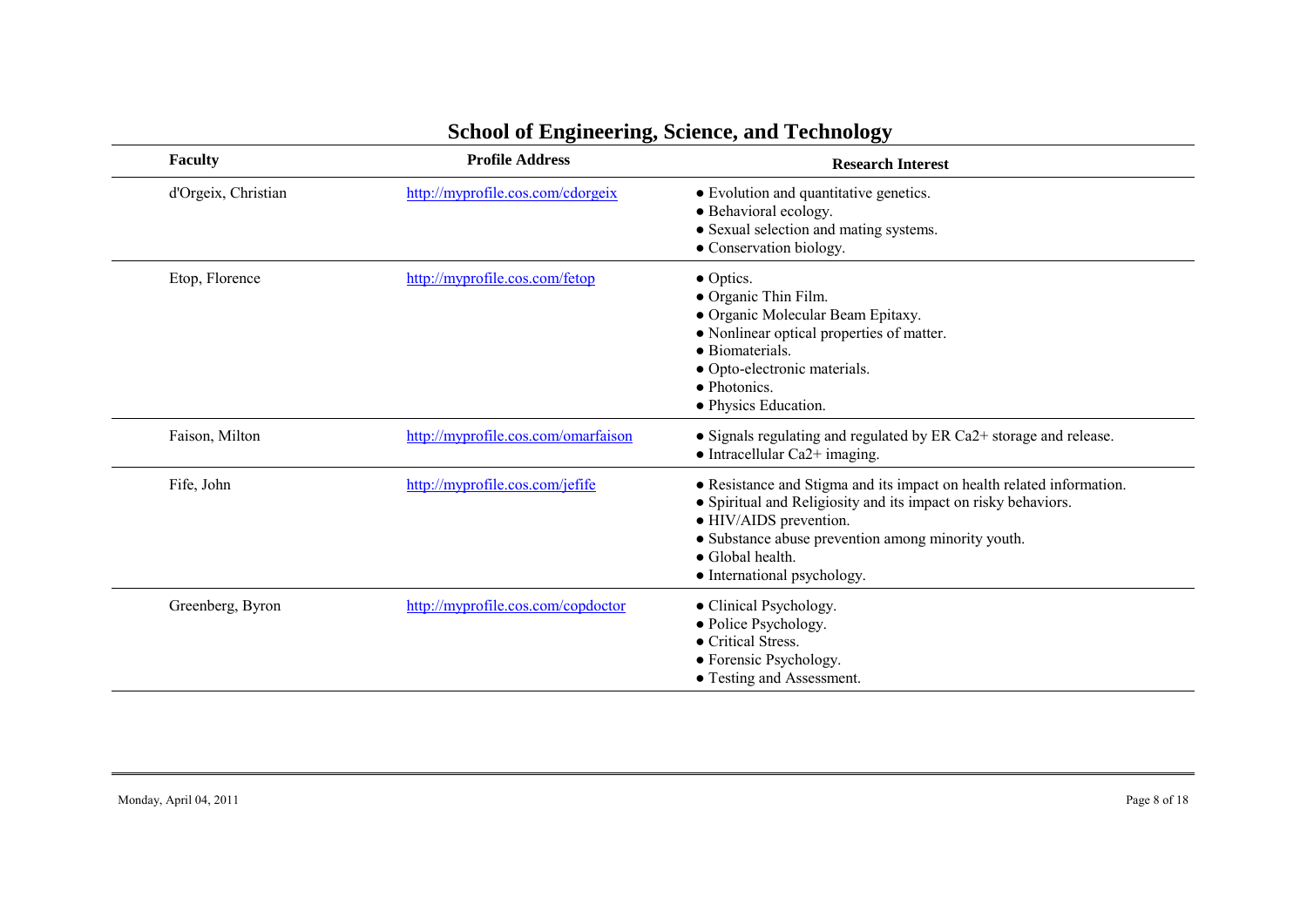| <b>Faculty</b> | <b>Profile Address</b>             | <b>Research Interest</b>                                                                                                                                                                                                                                                                                                                                                                 |
|----------------|------------------------------------|------------------------------------------------------------------------------------------------------------------------------------------------------------------------------------------------------------------------------------------------------------------------------------------------------------------------------------------------------------------------------------------|
| Haile, Dawit   | http://myprofile.cos.com/dhaile    | • Graph theory.<br>• Calculating connected dominating sets for efficient routing in ad-hoc<br>wireless networks.<br>• Ad-hoc networks and unit disk graphs. Cluster based routing using k-tree.<br>• Determining minimal separators in chordal graphs.<br>• Determining a bound on the size of critical chromatic index graphs.<br>• Developing fault-based software testing techniques. |
| Harris, Toni   | http://myprofile.cos.com/tsharris  | • Academic achievement of African American undergraduate students.<br>• Cultural variables related to academic achievement of African American<br>undergraduate students.                                                                                                                                                                                                                |
| Harris, Glenn  | http://myprofile.cos.com/gcharris  | • Bioinformatics and comparative genomics strategies to search for the genetic<br>factors underlying susceptibility to non-insulin dependent diabetes mellitus<br>(NIDDM, a.k.a. type 2 diabetes).<br>• QTL analysis to find candidate genes for NIDDM by incorporating<br>information from multiple species to construct comparative genomic maps.                                      |
| Hill, Oliver   | http://myprofile.cos.com/owh999    | • Minority disparities in health.<br>• Religiosity and health.<br>• Barriers to minority careers in science.<br>• Psychoepistemology.<br>• Time perception.<br>• Problem-solving heuristics.<br>• Mindful practice.                                                                                                                                                                      |
| Javaheri, Amir | http://myprofile.cos.com/javaheria | • Engineering program outcome asssessment.<br>• Engineering curriculum development.                                                                                                                                                                                                                                                                                                      |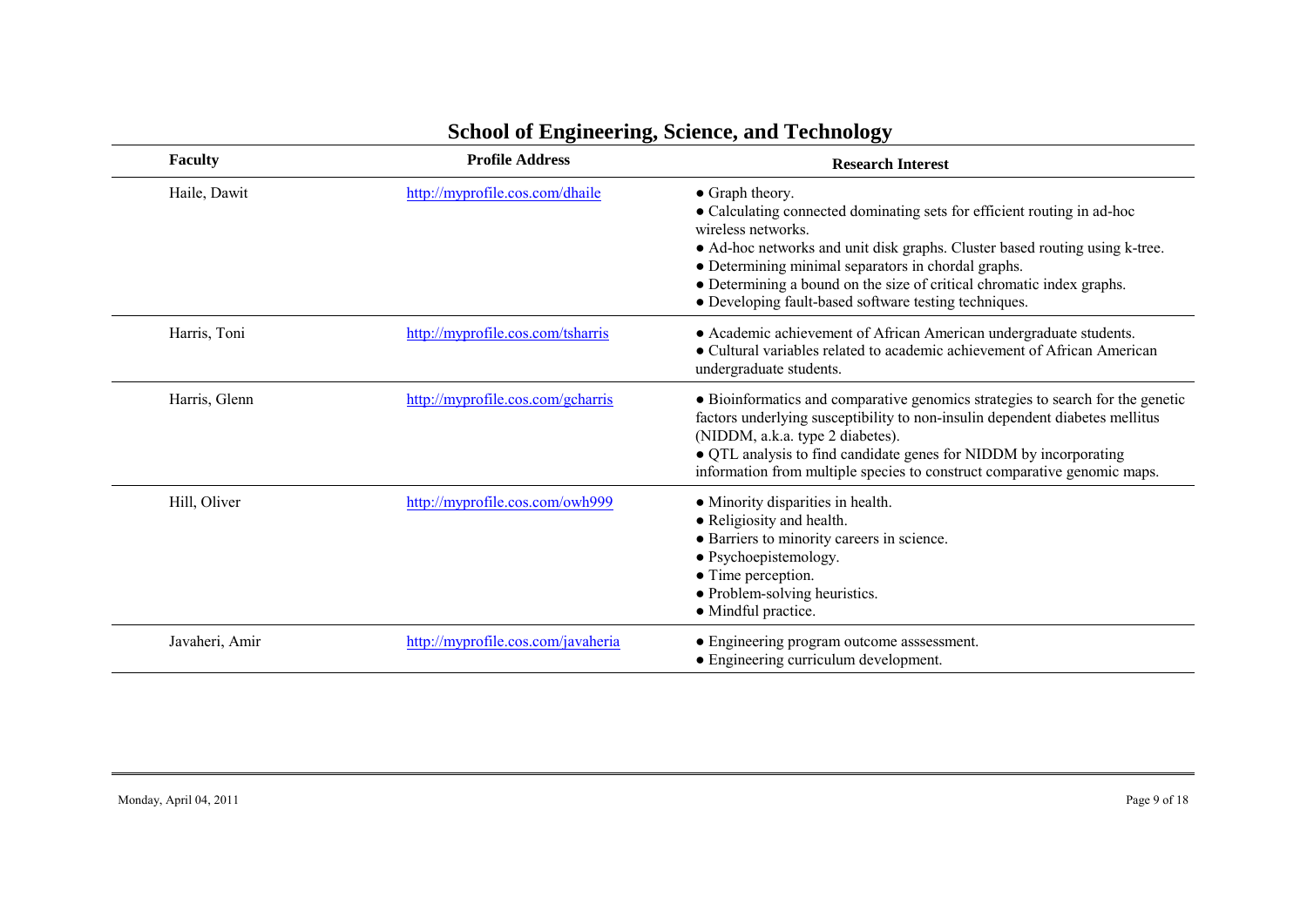| <b>Faculty</b>     | <b>Profile Address</b>            | <b>Research Interest</b>                                                                                                                                                                                                                                                                                                                                                                           |
|--------------------|-----------------------------------|----------------------------------------------------------------------------------------------------------------------------------------------------------------------------------------------------------------------------------------------------------------------------------------------------------------------------------------------------------------------------------------------------|
| Kaseloo, Paul      | http://myprofile.cos.com/pkaseloo | · Physiological ecology of vertebrates.<br>• Bioenergetics, quantification of energy budgets.<br>• Biotelemetry.<br>• Ecology, respirometry, behavior.<br>$\bullet$ Effects of noise on wildlife.<br>• Hematological measurements.<br>• Protozoan parasite treatment.<br>• Metabolic effects of parasites.                                                                                         |
| Mao, Weidong       | http://myprofile.cos.com/weidmao  | • Data Mining.<br>• Bioinformatics.<br>• Computational Genetics.                                                                                                                                                                                                                                                                                                                                   |
| Mbagwu, Godwin     | http://myprofile.cos.com/gmbagwu  | • Target Structure-based Anticancer and Antimicrobial Drug Design.<br>• Synthesis, Characterization and Evaluation.<br>• Molecular Modeling and Simulation.<br>• Biological and Chemical Sensors.<br>• Multifunctional Gold/iron oxide nanoparticles as optical and magnetic<br>probes for (a) cancer cell imaging, diagnostics, and therapy or (b) for<br>radionucleide detection and extraction. |
| Phairoh, Thongchai | http://myprofile.cos.com/tphairoh | • Control system applications to ship roll mitigation, unmanned vehicles,<br>robotics, and the supply chain.<br>• System identification/prediction.                                                                                                                                                                                                                                                |
| Qazi, Tariq        | http://myprofile.cos.com/tqazi    | • Complex Analysis.<br>• Special Functions.                                                                                                                                                                                                                                                                                                                                                        |
| Sayre, Brian       | http://myprofile.cos.com/bsayre   | • Molecular Biology/Genetics.<br>• Systems Biology.<br>• Reproductive Physiology.<br>• Gene Expression.<br>• Genomic Analysis.                                                                                                                                                                                                                                                                     |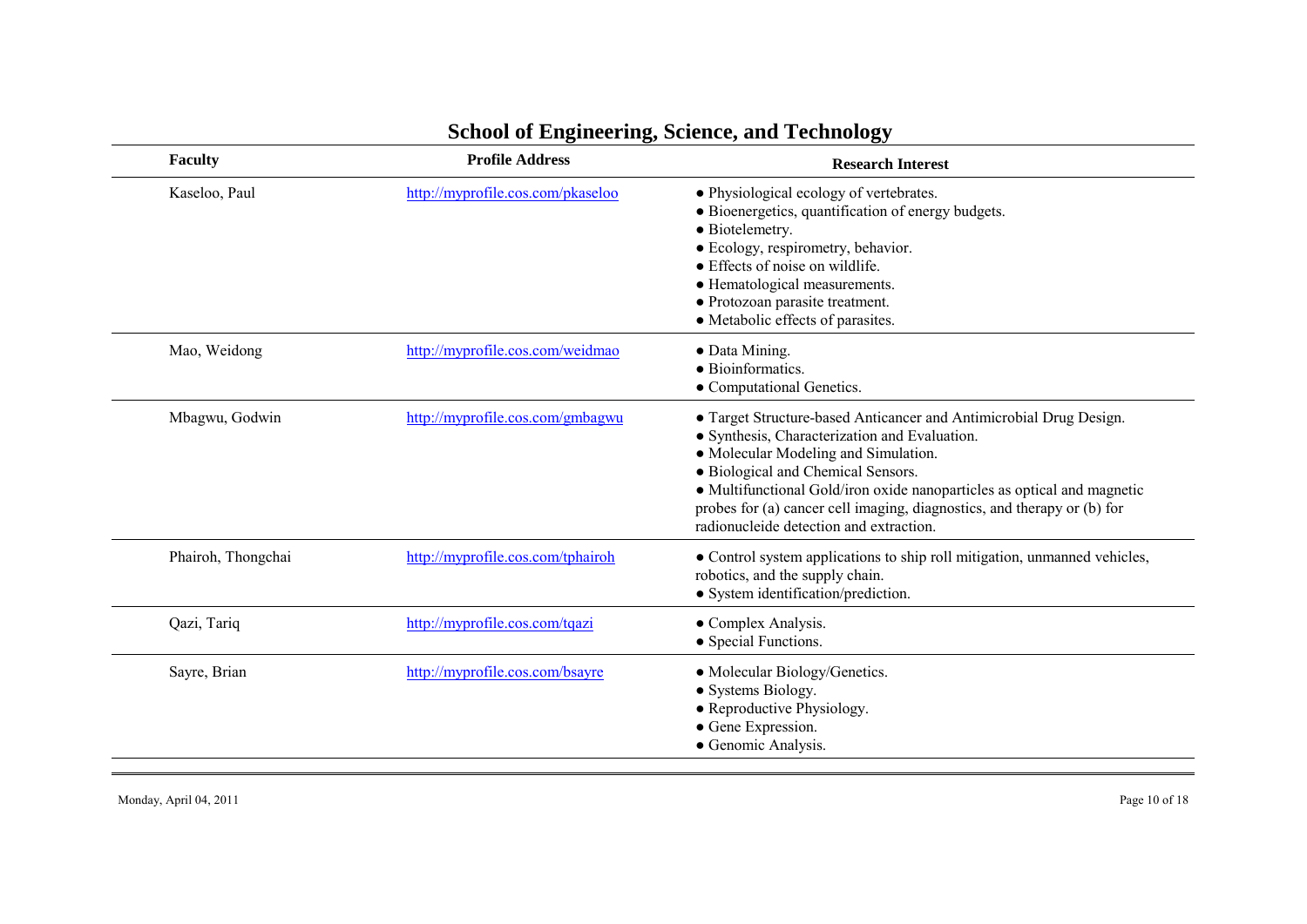| Faculty            | <b>Profile Address</b>              | <b>Research Interest</b>                                                                                                                                                                                                                                        |
|--------------------|-------------------------------------|-----------------------------------------------------------------------------------------------------------------------------------------------------------------------------------------------------------------------------------------------------------------|
| Serpell, Zewelanji | http://myprofile.cos.com/zserpell   | • Culture and School-Based Mental Health<br>• Disruptive Behavior Disorders & School-Based Interventions<br>• Cultural aspects of development<br>· Social & cognitive development in African American children<br>• Social Problem Solving                      |
| Shen, Hua          | http://myprofile.cos.com/hshen11    | • Environmental pathogen detection<br>· Drug resistant bacteria<br>• Bacteriophage control of bacteria<br>• Bacterial nitrogen fixation                                                                                                                         |
| Sheybani, Ehsan    | http://myprofile.cos.com/esheybani  | • Digital Signal processing with applications in Bioinformatics, Biomedicine,<br>Sensor Processing, Wireless Communications, Data Mining and Visualization,<br>and Remote Sensing.                                                                              |
| Study, Nancy       | http://myprofile.cos.com/nstudy     | • Visual and haptic abilities of engineering students.<br>• Testing and improving the visualization abilities of minority engineering and<br>technology students.                                                                                               |
| Tabanjeh, Mohammad | http://myprofile.cos.com/tabanjeh   | • Algebraic and numerical computations with dense structured matrices and<br>fast algorithms.<br>• Complexity in the areas of matrix and polynomial computations.<br>• Design and analysis of algorithms.<br>• The solution of polynomial systems of equations. |
| Taylor, Colleen    | http://myprofile.cos.com/taylorme63 | • Inorganic surface chemistry.<br>• Heterogeneous catalysis.<br>• Factors controlling surface speciation and catalytic activity.<br>• Material science.<br>• Kinetic studies in sol-gel materials.<br>• Synthesis of functionalized membrane materials.         |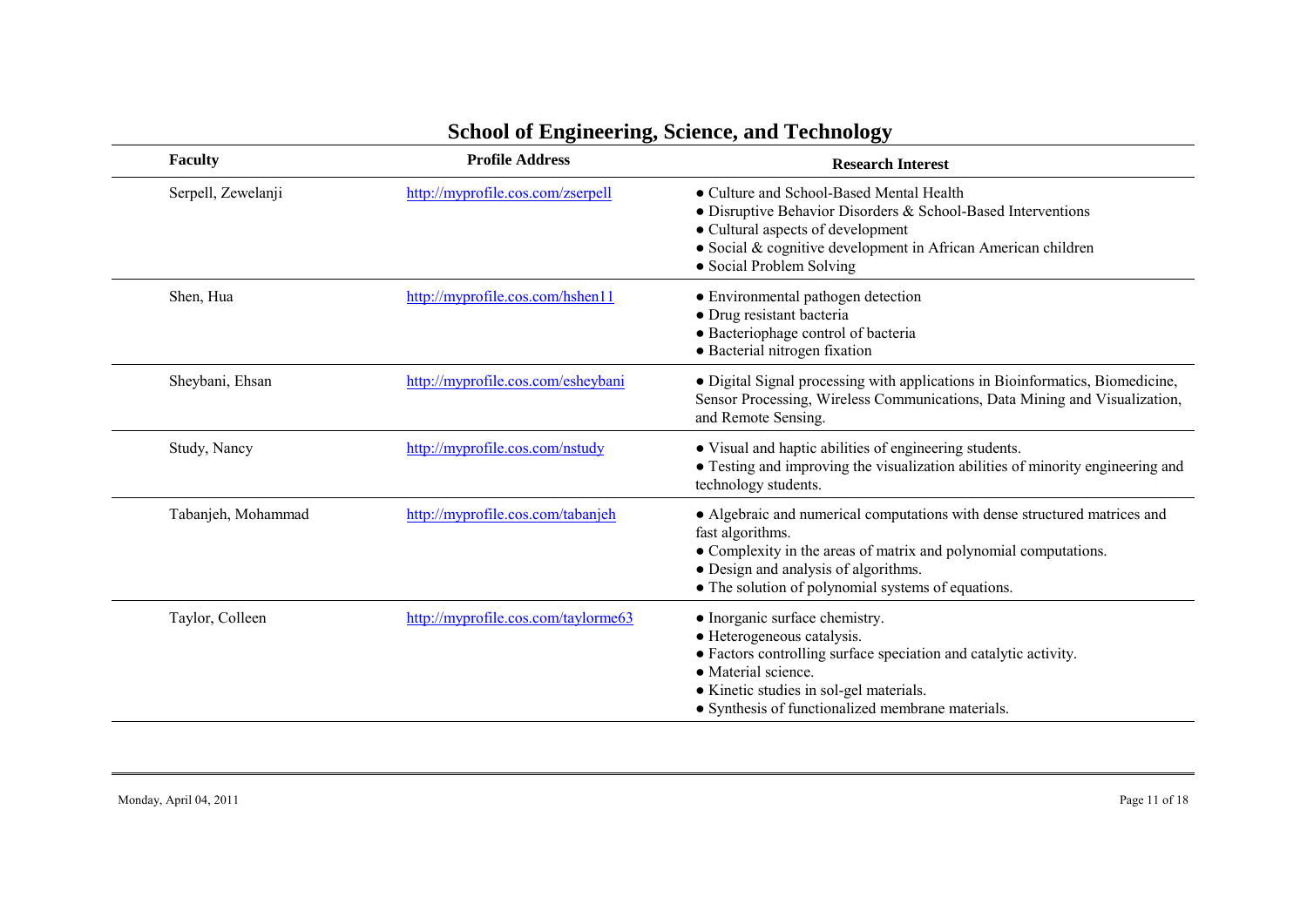| <b>Faculty</b>    | <b>Profile Address</b>             | <b>Research Interest</b>                                                                                                                                                                      |
|-------------------|------------------------------------|-----------------------------------------------------------------------------------------------------------------------------------------------------------------------------------------------|
| Tetteh, Edem      | http://myprofile.cos.com/etetteh   | • Human Factor and Ergonomics.<br>• Occupational Safety and Health.<br>• Lean Manufacturing.<br>• Production Control.<br>• Statistical Quality.<br>• Control and Design of Experiments.       |
| Tompkins, Stephen | http://myprofile.cos.com/tompkins9 | • Composite materials.<br>$\bullet$ Heat/mass transfer                                                                                                                                        |
| Toni, Bourama     | http://myprofile.cos.com/btoni     | · Differential Analysis and Dynamical Systems.<br>• Nonlinear and Chaotic Dynamics in Biosciences.                                                                                            |
| Vilchiz, Victor   | http://myprofile.cos.com/vvilchiz  | • Condensed Phase Femtosecond Laser Spectroscopy.<br>• Solid-State Lasers.<br>$\bullet$ Optics.<br>• General Chemistry, Liberal Arts Chemistry, Chemical Education.<br>• LabView Programming. |
| Walker, Katrina   | http://myprofile.cos.com/klw4670   | • African American Families<br>• Juvenile Delinquency.<br>• Academic Performance.<br>• Peer Mentoring or Advising.<br>• Assessment and Measurement.                                           |
| Ward, Sherman     | http://myprofile.cos.com/sward4    | • Role of Ca2+ activity during early neural development and on the type of<br>neurotransmitter expressed by nerve cells.                                                                      |
| Wimbush, George   | http://myprofile.cos.com/wimbush1  | • Mathematics Education.<br>• Curriculum and Instructions.<br>• Mathematics.                                                                                                                  |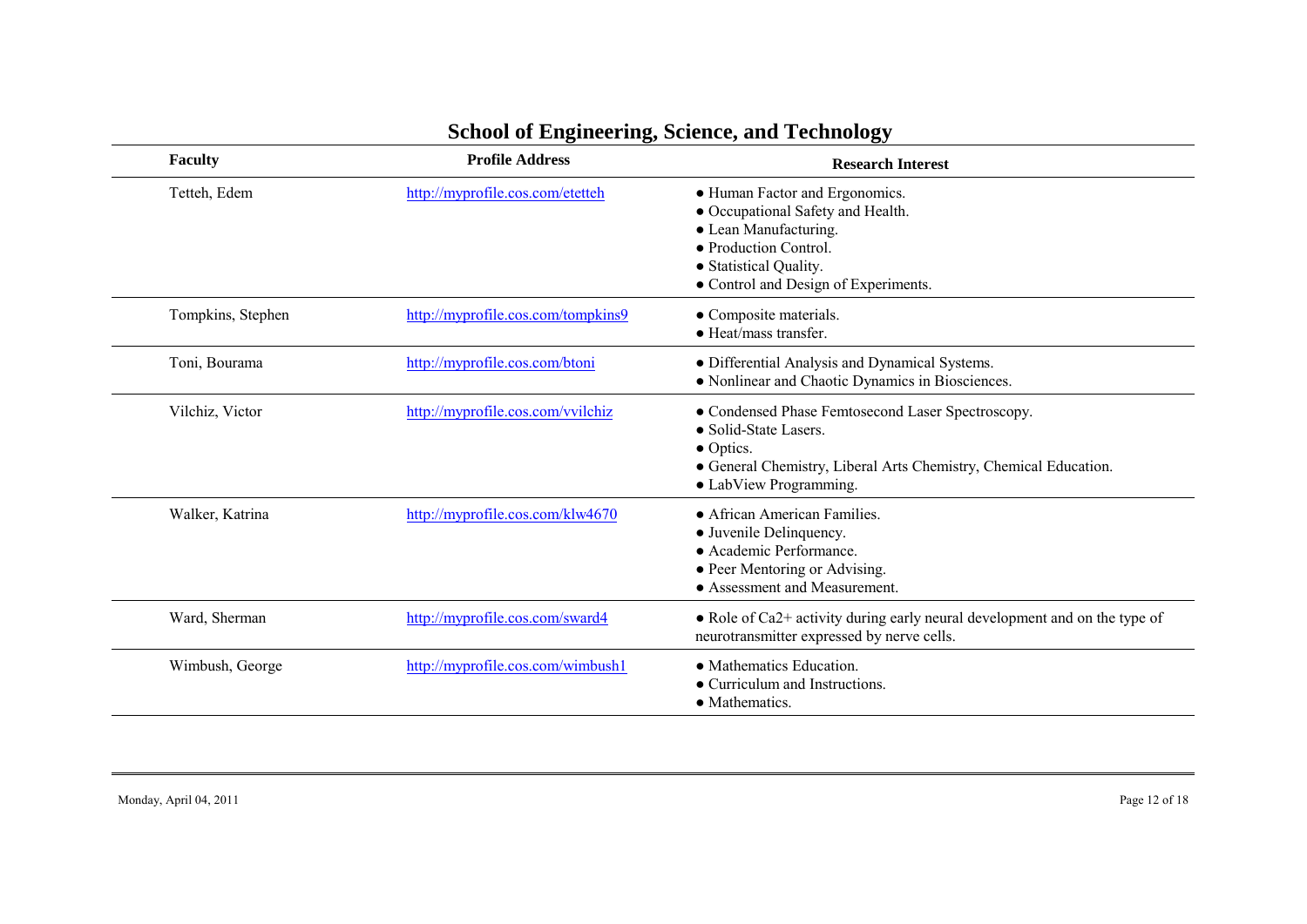| <b>Faculty</b> | <b>Profile Address</b>            | <b>Research Interest</b>                                                                                                                                                                                                                     |
|----------------|-----------------------------------|----------------------------------------------------------------------------------------------------------------------------------------------------------------------------------------------------------------------------------------------|
| Xie, Zhifu     | http://myprofile.cos.com/zxie529  | · Dynamical Systems, Celestial Mechanics, \$N\$-body Problem.<br>• Nonlinear Partial Differential Equations (Elliptic Type).<br>• Index Theory of Symplectic Paths for Hamiltonian System.<br>• Mathematical Biology and Numerical Analysis. |
| Yang, Huiqing  | http://myprofile.cos.com/hyangysu | $\bullet$ Remote sensing.<br>• Web-based application design and implementation.<br>• Artificial Intelligence.<br>$\bullet$ GIS.<br>• Data Mining.<br>• Image Processing.<br>• Parallel Computing.<br>• Bioinformatic.                        |
| Zadeh, Jeff    | http://myprofile.cos.com/jzadeh   | • Software Design and Development.<br>• Software Life Cycle.<br>• Computer Information Systems.<br>• Bioinformatics.<br>$\bullet$ GIS.                                                                                                       |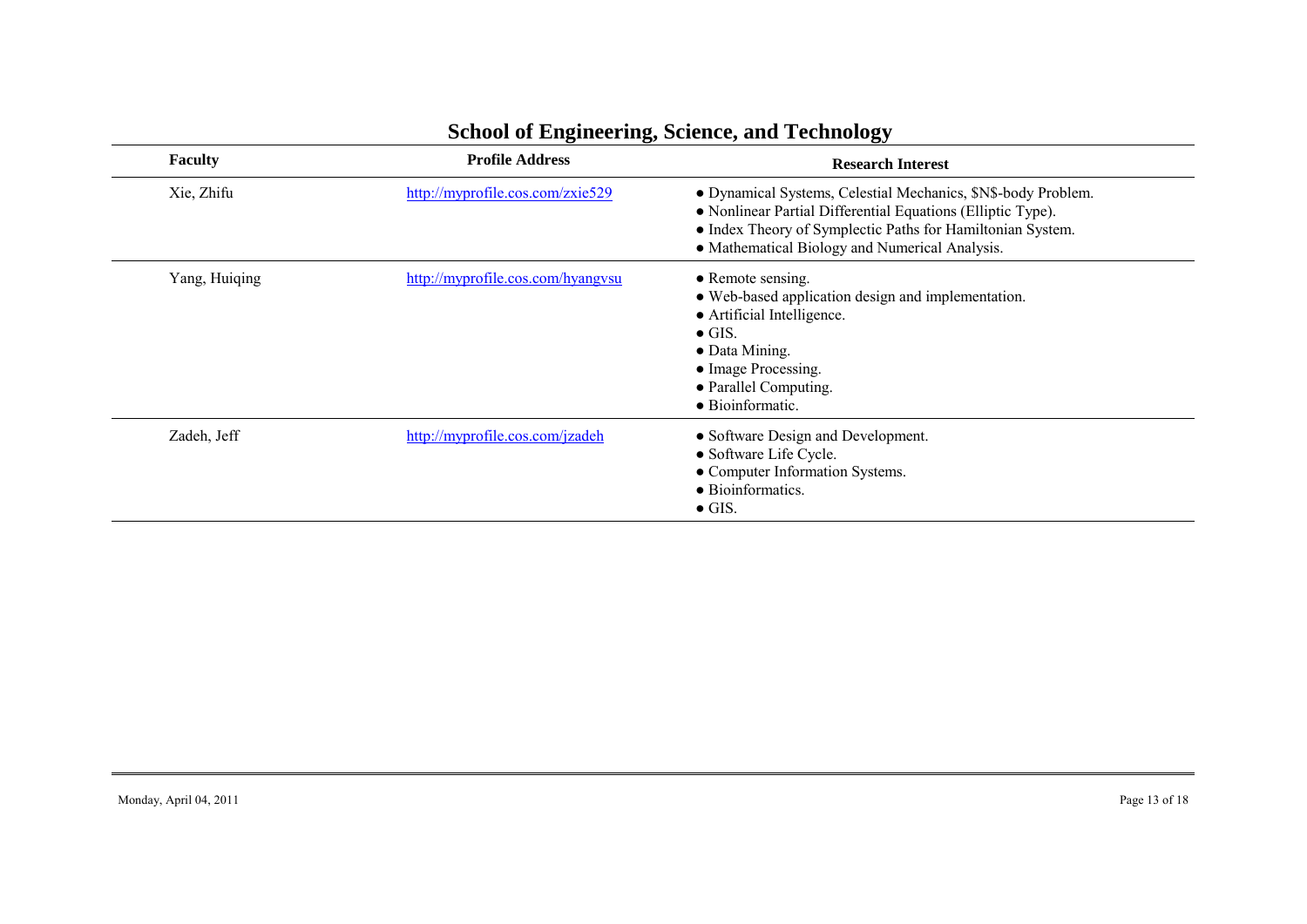| <b>Faculty</b>      | <b>Profile Address</b>             | <b>Research Interest</b>                                                                                                                                                                                                                                                                                                                                                                                                                              |
|---------------------|------------------------------------|-------------------------------------------------------------------------------------------------------------------------------------------------------------------------------------------------------------------------------------------------------------------------------------------------------------------------------------------------------------------------------------------------------------------------------------------------------|
| Ahmed, Ghyasuddin   | http://myprofile.cos.com/guahmed   | • Social Demograph, occupational Sociology, Sociology of Religion.<br>• Management of Statistical Operations.<br>• Evaluation of any Action Programs, Supervisory Roles, Commuting Patterns.<br>• Social Science - population / demography, public health - adolescent<br>sexuality, marriage and family, domestic violence, criminal justice - White<br>Collar Crimes, Terrorism, Labor Force.<br>• Training in population and environmental issues. |
| Baker, Gary         | http://myprofile.cos.com/baker177  | • African Politics.<br>• The Political Economy of Southern Africa.<br>• Africa and the Poverty of Democratization.<br>• International Political Economy.<br>• Globalization and the Marginalization of the Third World.                                                                                                                                                                                                                               |
| Bates-Brown, Valery | http://myprofile.cos.com/216804Was | • Student retention, persistence.<br>• Mass communication.<br>• Visual communication.<br>• Photography.                                                                                                                                                                                                                                                                                                                                               |
| Bawuah, Kwadwo      | http://myprofile.cos.com/bawuah    | • General Economics.<br>• Public Finance.<br>• Monetary Economics.                                                                                                                                                                                                                                                                                                                                                                                    |
| Blouet, Olwyn       | http://myprofile.cos.com/blouet    | • The history of the Caribbean region, within the context of the British Empire<br>and the development of the Atlantic world.                                                                                                                                                                                                                                                                                                                         |
| Brown, Benita       | http://myprofile.cos.com/DrBinta   | • The African and African-American dance and culture as it relates to Africa<br>and the diaspora.                                                                                                                                                                                                                                                                                                                                                     |
| Dort, Shirley       | http://myprofile.cos.com/dort1     | • Contemporary women artists and earth artists.                                                                                                                                                                                                                                                                                                                                                                                                       |
| Doss, Rodger        | http://myprofile.cos.com/doss2     | • English Education.<br>• Adolescent Literature.                                                                                                                                                                                                                                                                                                                                                                                                      |

#### **School of Liberal Arts and Education**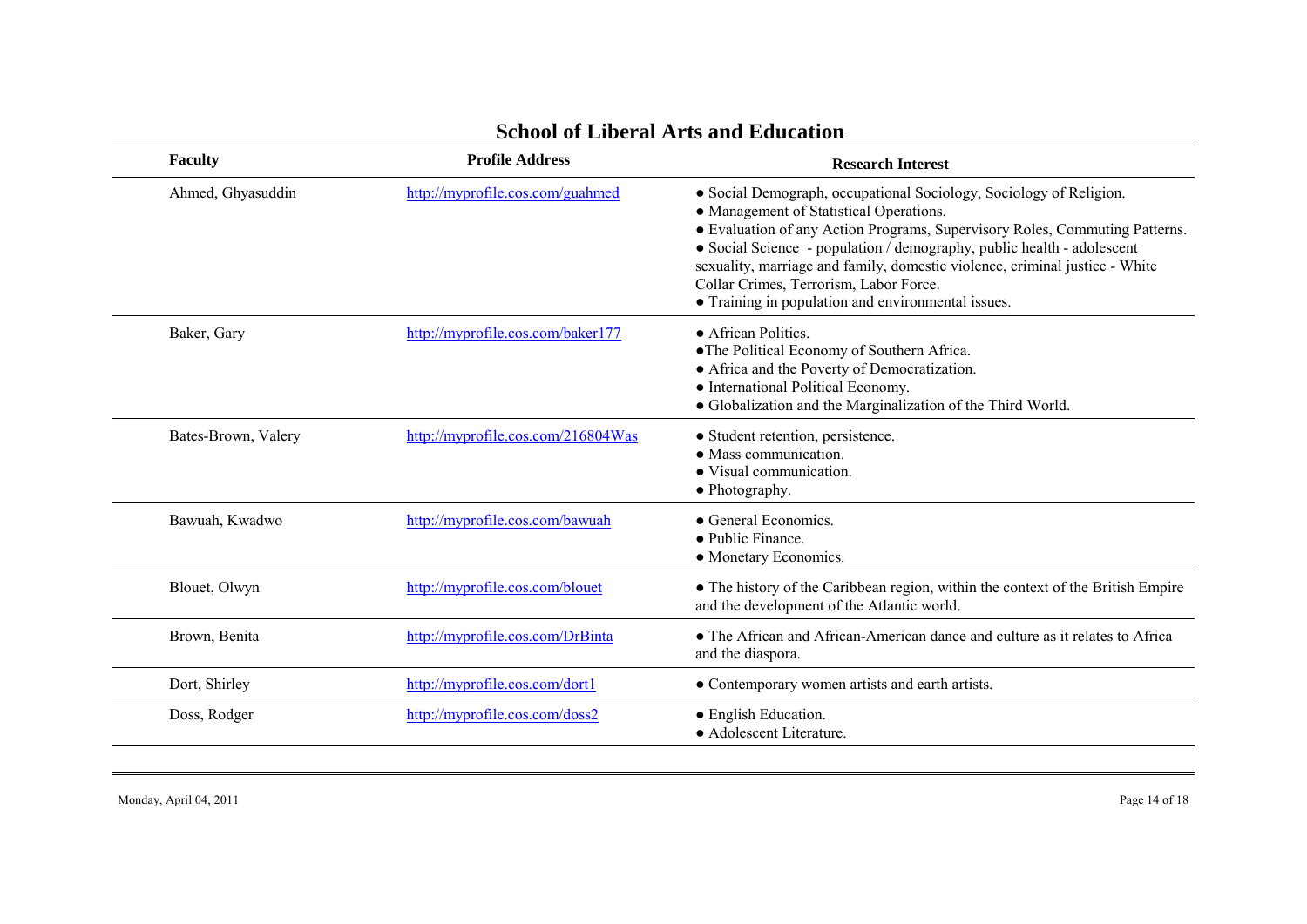|--|

| Faculty           | <b>Profile Address</b>            | <b>Research Interest</b>                                                                                                                                                                     |
|-------------------|-----------------------------------|----------------------------------------------------------------------------------------------------------------------------------------------------------------------------------------------|
| Eseonu, Maxwell   | http://myprofile.cos.com/eseonu   | • Economics.<br>• Managerial Economics.<br>• International Business.                                                                                                                         |
| Fiore, Douglas    | http://myprofile.cos.com/dfiore26 | • Leadership behaviors that improve student learning.<br>• Parental and community involvement in education.<br>• Collaborations between institutions of higher education and public schools. |
| Garrott, Carl     | http://myprofile.cos.com/garrott1 | · Haiti & Dominican Republic.<br>$\bullet$ Applied Linguistics: French & Spanish.                                                                                                            |
| Heath, Kay        | http://myprofile.cos.com/heath21  | • Victorian Literature.                                                                                                                                                                      |
| Hildegard, Rissel | http://myprofile.cos.com/rissell  | • Golden Age Spain.<br>• Foreigh language instruction.                                                                                                                                       |
| Hill, W.          | http://myprofile.cos.com/wwhill   | • Jazz Piano Performance.<br>• Music Theory.<br>• The Sacred Concerts of Edward Kennedy Ellington.<br>· Higher Education Leadership/Administration.                                          |
| Hill, Renee       | http://myprofile.cos.com/hill187  | • Ethics.<br>• Social and political philosphy.<br>• Philosophy of race.                                                                                                                      |
| Holmes, John      | http://myprofile.cos.com/holmes79 | · Renaissance Drama.                                                                                                                                                                         |
| Jain, Chaya       | http://myprofile.cos.com/cjain    | • Public Administration.<br>• Public Policy.<br>• State and Local Government.<br>• Community Development.<br>• Campus Security.<br>• Emergency Management.<br>• Homeland Security.           |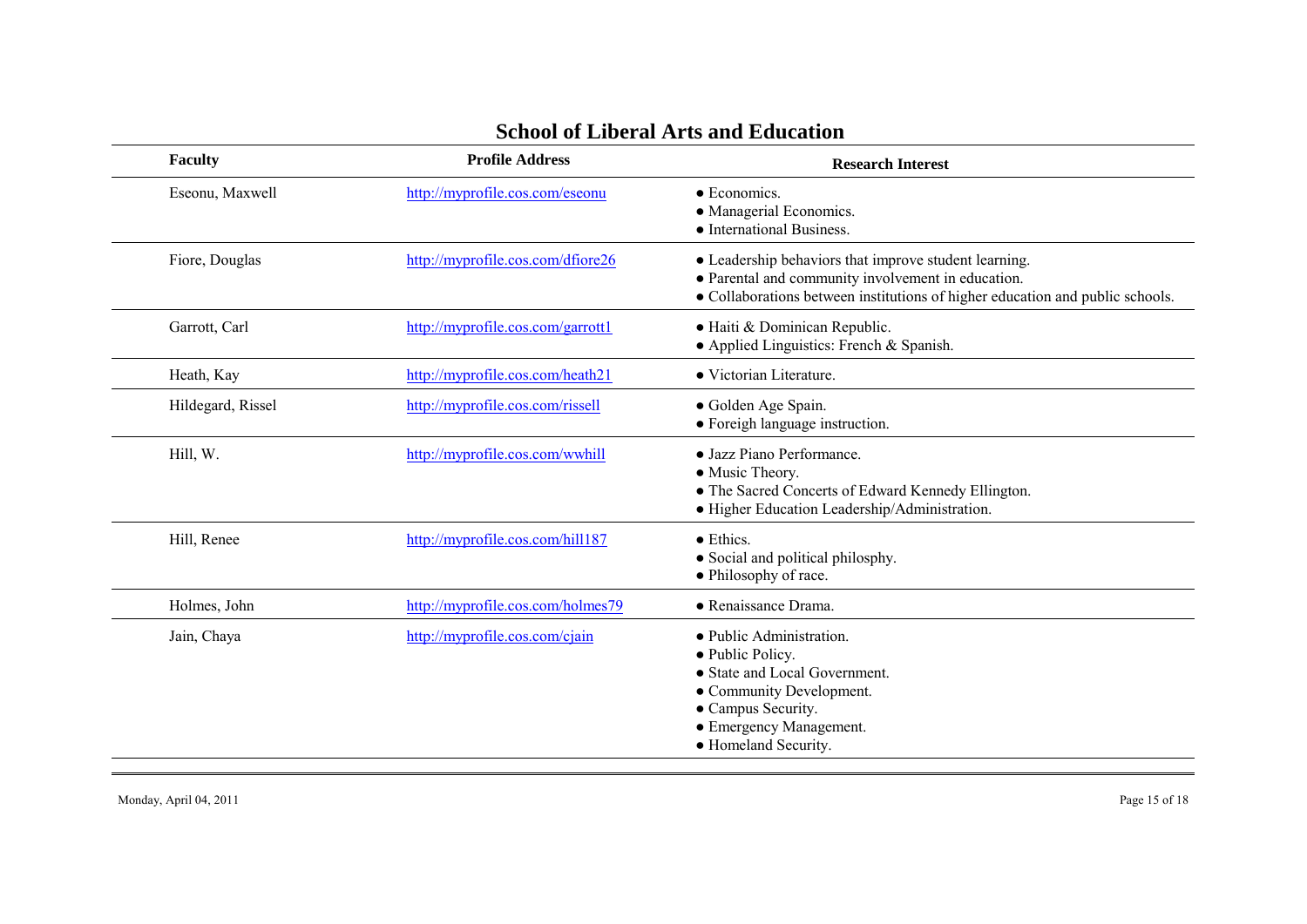| Faculty                  | <b>Profile Address</b>              | <b>Research Interest</b>                                                                                                                                                                                                                                                                                                                                                                                                                                                                                                                                  |
|--------------------------|-------------------------------------|-----------------------------------------------------------------------------------------------------------------------------------------------------------------------------------------------------------------------------------------------------------------------------------------------------------------------------------------------------------------------------------------------------------------------------------------------------------------------------------------------------------------------------------------------------------|
| Krohn, Mel               | http://myprofile.cos.com/krohn1     | • Software applications.<br>• The design and development of web sites.                                                                                                                                                                                                                                                                                                                                                                                                                                                                                    |
| Maxwell, Delois          | http://myprofile.cos.com/dmaxwell   | • Urban teacher satisfaction and school leadership.<br>• School organization factors influencing teacher persistence, efficacy, and<br>mobility.<br>• Preservice teacher perceptions of culturally responsive school environments.<br>• School organization effects on student motivation to learn.<br>• Evaluation of systemic math reform programs and Professional Development<br>Schools.<br>• Professional development of pre-service and in-service educators.<br>$\bullet$ Developing $\&$ use of technologies in teaching, research, and service. |
| Mveng, Brenda            | http://myprofile.cos.com/bmyeng77   | • The African art traditions and their impact on American art forms.                                                                                                                                                                                                                                                                                                                                                                                                                                                                                      |
| Norman, James            | http://myprofile.cos.com/norman52   | • Public school adminstration.                                                                                                                                                                                                                                                                                                                                                                                                                                                                                                                            |
| Omotoye, Richard         | http://myprofile.cos.com/romotoye   | • Economic development and related issues (i.e. trade, poverty, debt, etc)<br>relating to developing countries.<br>• Financial Services.                                                                                                                                                                                                                                                                                                                                                                                                                  |
| Parsons-Pollard, Nicolle | http://myprofile.cos.com/nypp       | • Program Evaluation.<br>• Juvenile Delinquency.<br>• Truancy.                                                                                                                                                                                                                                                                                                                                                                                                                                                                                            |
| Philipsen, Dirk          | http://myprofile.cos.com/dphilipsen | • History of capitalism / alternatives to capitalism.<br>• Economic / Social Indicators<br>• Economic democracy.<br>• History of race and race relations / civil rights.<br>• Movements for social and economic justice.<br>• Intercultural communication / competence.<br>• Speaker/lecturer on sustainable economics, history / nature of capitalism,<br>race relations, and struggles for social / economic justice.                                                                                                                                   |

#### **School of Liberal Arts and Education**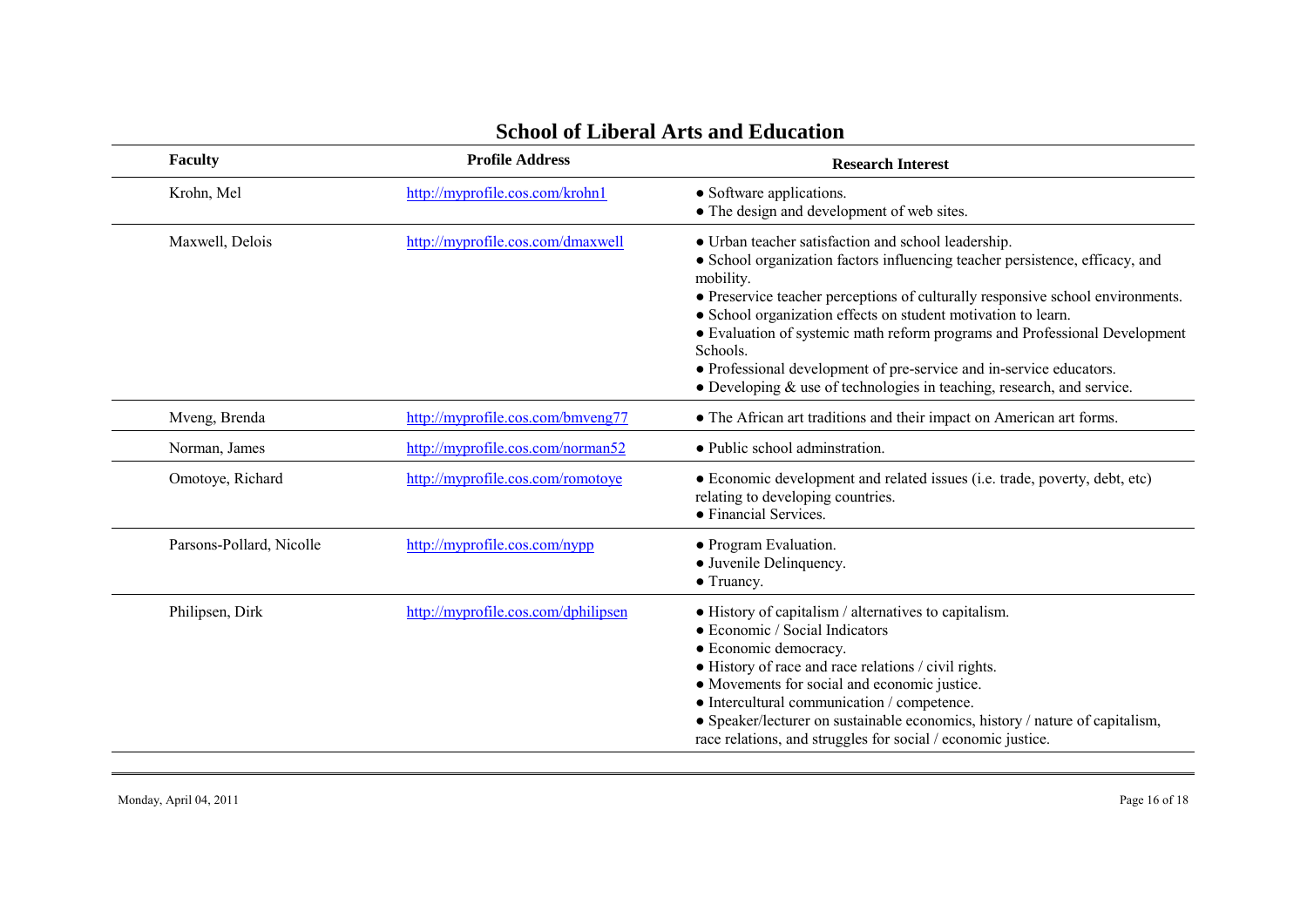| <b>School of Liberal Arts and Education</b> |  |  |  |  |
|---------------------------------------------|--|--|--|--|
|---------------------------------------------|--|--|--|--|

| <b>Faculty</b>            | <b>Profile Address</b>                  | <b>Research Interest</b>                                                                                                                                                                                                                                                                                                                                                      |
|---------------------------|-----------------------------------------|-------------------------------------------------------------------------------------------------------------------------------------------------------------------------------------------------------------------------------------------------------------------------------------------------------------------------------------------------------------------------------|
| Sample, Maxine            | http://myprofile.cos.com/msample2       | • African and African American writers with special interest in women writers<br>in Africa and the diaspora.<br>• International Education.                                                                                                                                                                                                                                    |
| Saravanabhavan, Sheila    | http://myprofile.cos.com/saravanabhavan | • Legal and ethical issues in special education.<br>• Assessment of the culturally and linguistically diverse populations, attitude<br>studies, etc.                                                                                                                                                                                                                          |
| Saval, Wallace            | http://myprofile.cos.com/saval          | • Effective partnerships.<br>• Effective teacher preparation programs.<br>• PDS--myth or possibility.<br>• Desegregation of the public schoolhouse--moment or trend?                                                                                                                                                                                                          |
| Shaffer-Gottschalk, David | http://myprofile.cos.com/davidsg        | • Interpretation for performance of piano literature from the eighteenth century<br>to the present, including experience with twentieth-century avant-garde<br>techniques.<br>• Analysis of piano technique for ease and fluency in playing.<br>• Production of a recording and restoration of a published edition of Samuel<br>Coleridge-Taylor's 24 Negro Melodies, op. 59. |
| Shelton, Claiborne        | http://myprofile.cos.com/shelton21      | • Teacher preparation.                                                                                                                                                                                                                                                                                                                                                        |
| Thomas, Freddy            | http://myprofile.cos.com/thomas350      | • Writing pedagogy/assessment.<br>• E-portfolio design and asessment.<br>• World literature.<br>$\bullet$ Wac/wid programs.                                                                                                                                                                                                                                                   |
| Thota, Vykuntapathi       | http://myprofile.cos.com/thota          | • Teaching and learning for understanding.<br>• Motivational process in educational technology.<br>• Cultural diversity on the Internet.                                                                                                                                                                                                                                      |